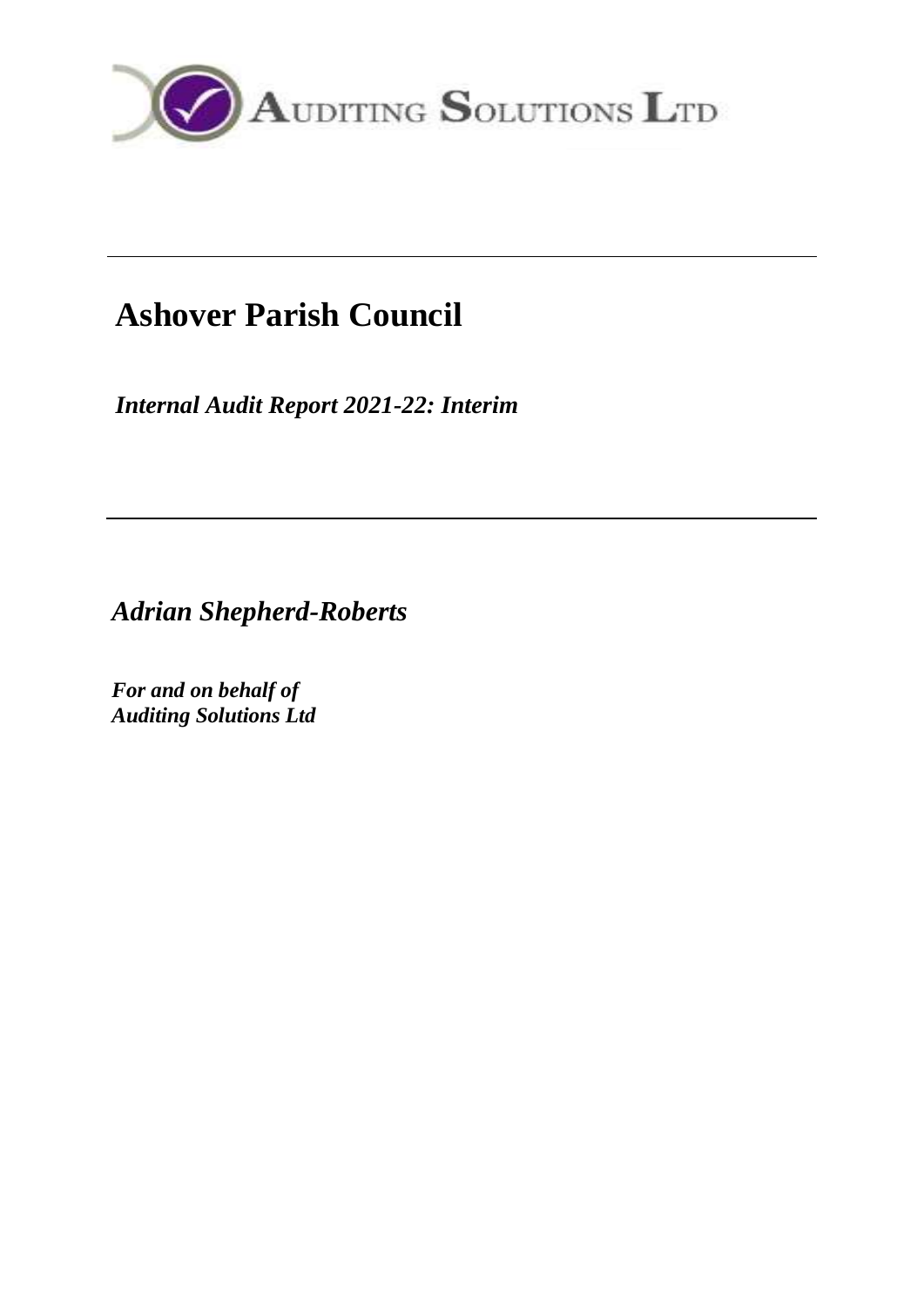#### **Background**

Statute requires all town and parish councils to arrange for an independent internal audit examination of their accounting records and system of internal control and for the conclusions to be reported each year in the AGAR.

This report sets out the work undertaken in relation to the 2021-22 financial year. Due to the impact of the Covid-19 pandemic, we have again undertaken our review for the year to date remotely: we wish to thank the Clerk in assisting the process, providing all necessary additional documentation in electronic format to facilitate completion of our review for the year to date. We have ensured that governance and financial controls remain effective.

#### **Internal Audit Approach**

In undertaking our review for the year to date, we have had regard to the materiality of transactions and their susceptibility to potential mis-recording or misrepresentation in the year-end Statement of Accounts/AGAR. We have employed a combination of selective sampling techniques (where appropriate) and 100% detailed checks in a number of key areas in order to gain sufficient assurance that the Council's financial and regulatory systems and controls are appropriate and fit for the purposes intended.

Our programme of cover has been designed to afford appropriate assurance that the Council's financial systems are robust and operate in a manner to ensure effective probity of transactions and to afford a reasonable probability of identifying any material errors or possible abuse of the Council's own and the national statutory regulatory framework. The programme is also designed to facilitate our completion of the 'Annual Internal Audit Report' in the Council's AGAR, which requires independent assurance over a number of internal control objectives.

### **Overall Conclusion**

We have concluded that, on the basis of the programme of work we have undertaken, the Council has maintained very satisfactory and effective internal control arrangements.

We ask that members consider the content of this report and acknowledge that the report has been reviewed by Council.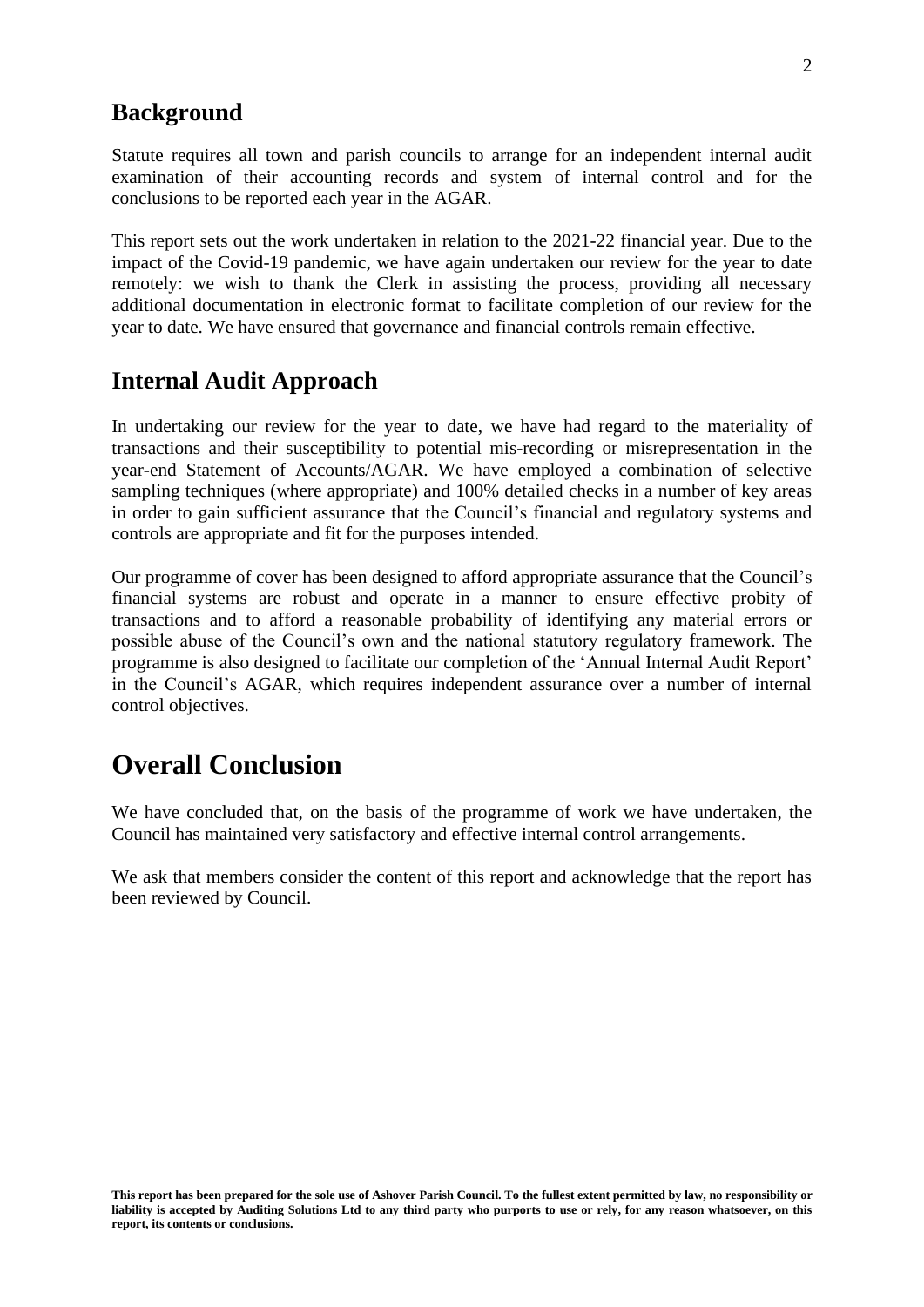## **Detailed Report**

#### **Maintenance of Accounting Records and Bank Reconciliations**

Our objective here is to ensure that the accounting records are being maintained accurately and currently and that no anomalous entries appear in cashbooks or financial ledgers. The Clerk continues to maintain the accounting records utilising the bespoke Alpha software. Unity Bank Current and Reserve bank accounts are in place with daily "sweeps" between them to maximise interest potential. There is also a NS&I deposit account. We have: -

- ➢ Checked and agreed the opening Alpha trial balance detail for 2021-22 to the closing Trial Balance and certified AGAR for 2020 -21;
- ➢ Checked and agreed all transactions for April and August 2021 on all accounts noting that, a single cashbook is maintained for the Unity Current and Reserve accounts;
- $\triangleright$  Agreed the monthly bank reconciliations as at August 2021 all accounts;
- ➢ Checked all the inter-account transfers to August 2021; and
- ➢ Verified that an appropriate cost centre and nominal ledger structure remains in place.

#### *Conclusions*

*We are pleased to record that no issues have been identified that warrant formal comment or recommendation. We will undertake further work at our final review.*

### **Review of Corporate Governance**

Our objective is to ensure that the Council has a robust regulatory framework in place; that Council and Committee meetings are conducted in accordance with the adopted Standing Orders and that, as far as we are able to ascertain, no actions of a potentially unlawful nature have been or are being considered for implementation. We have: -

- ➢ Reviewed the minutes of meetings of the Full Council and its Standing Committees for the financial year to date, to ensure that, as far as we are reasonably able, no issues affecting the Council's financial stability either in the short, medium or long term exist, also that no legal issues are in existence whereby the Council may either be considering or have taken decisions that might result in ultra vires expenditure being incurred;
- $\triangleright$  We have noted in our previous reports that the Council reviewed its Standing Orders and Financial Regulations with minor amendments with the removal relating to remote meetings adopting them formally in May 2021; and
- $\triangleright$  Confirmed that all payments continue to be approved by members and recorded in the minutes, together with reference to the relevant powers for approval of grants and donations.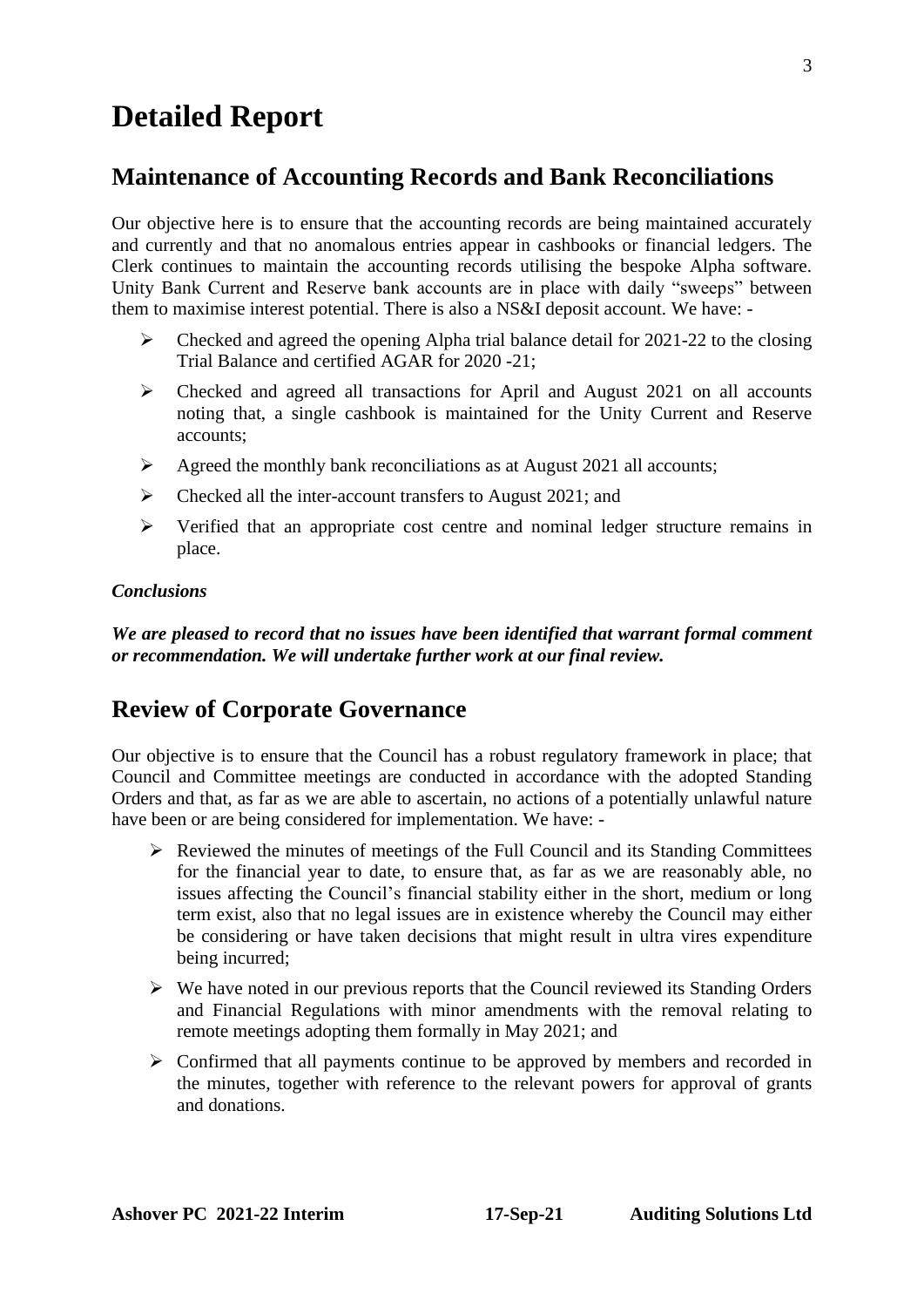#### *Conclusions*

*There are no matters requiring formal comment or recommendation in this area of our review process. We will undertake further work at our final review.*

### **Review of Expenditure**

Our aim here is to ensure that: -

- ➢ Resources are released in accordance with the Council's approved procedures and budgets;
- ➢ Payments are supported by appropriate documentation, either in the form of an original trade invoice or other appropriate form of document confirming the payment as due and/or an acknowledgement of receipt, where no other form of invoice is available;
- ➢ The correct expense codes have been applied to invoices when processed; and
- $\triangleright$  VAT has been appropriately identified and coded to the control account for periodic recovery.

We have commenced testing in this area selecting a small sample of payments irrespective of value, to 31<sup>st</sup> August 2021.

We have also reviewed the current VAT records to September 2021 on the accounting software agreeing a claim sample detail to supporting invoices and records. We note that a 6 month claim has yet to be submitted to HMRC.

#### *Conclusions*

*We are pleased to record that no issues have been identified that warrant formal comment or recommendation. We will undertake further work at our final review.*

### **Assessment and Management of Risk**

Our aim here is to ensure that the Council has put in place appropriate arrangements to identify all potential areas of risk of both a financial and health / safety nature, whilst also ensuring that appropriate arrangements exist to monitor and manage those risks in order to minimise the opportunity for their coming to fruition. We have:

- ➢ Examined the Council's approach to the identification, recording and management of financial risks, reviewing the Council's schedule of risk assessments prepared through the specialist LCRS software, together with other risk documentation developed by the Clerk, also noting that the LCRS risk assessments were reviewed and re-adopted by the Council in May 2021. Noted that daily/weekly Health & Safety checks are completed by the Lengthsman and recorded appropriately: these are also supported by monthly and annual safety checks by North Derbyshire District Council safety officers; and
- ➢ Examined the Council's current year insurance policy, with Aviva via BHIB, to ensure that appropriate cover is in place to meet the Council's present needs. Both

**Ashover PC 2021-22 Interim 17-Sep-21 Auditing Solutions Ltd**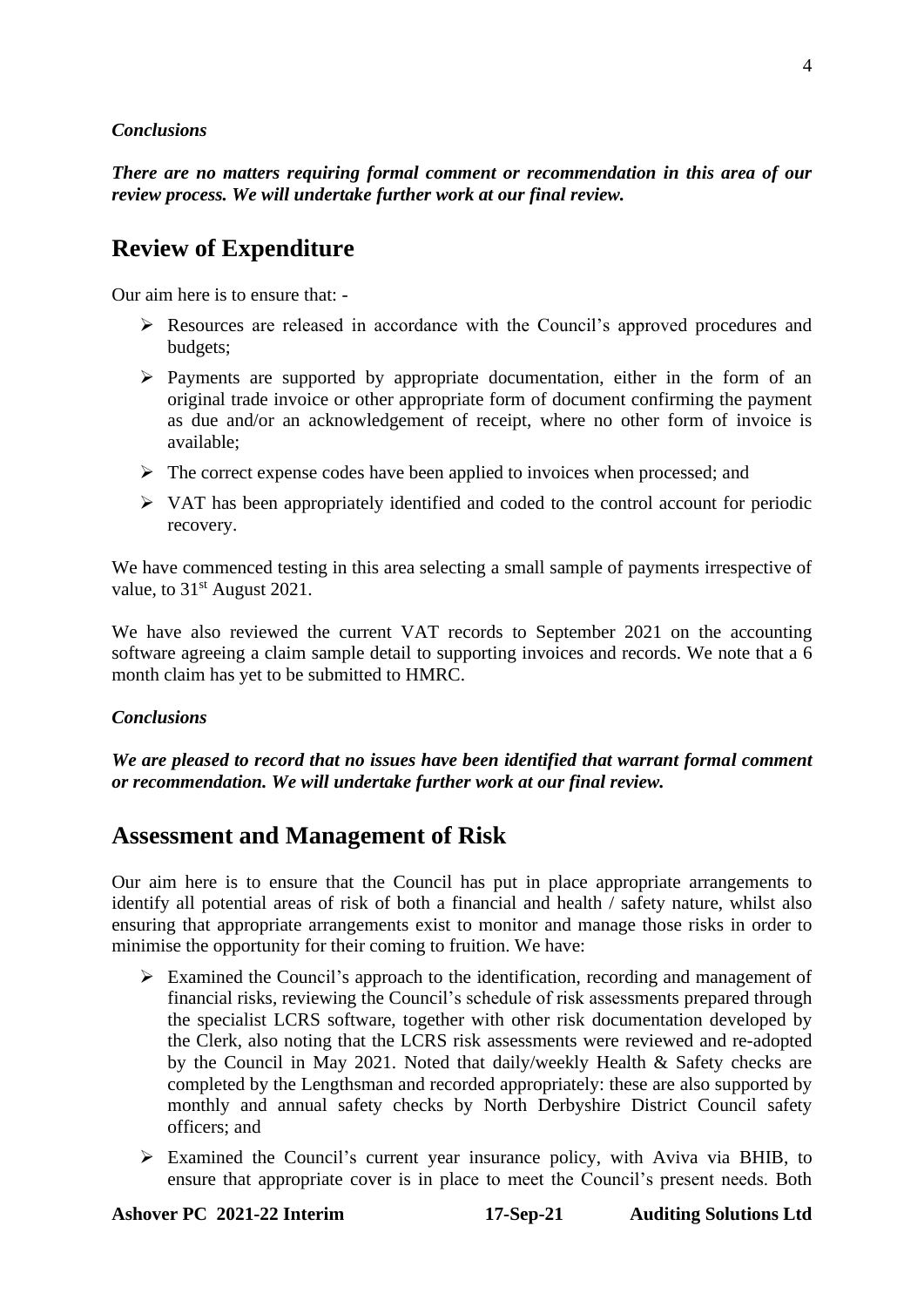Public and Employer's Liability stand at £10 million, with Fidelity Guarantee at £250,000, all of which we consider appropriate to the needs of the Council.

#### *Conclusions*

*No issues have arisen in this area warranting formal comment.*

### **Precept Determination and Budgetary Control**

We aim in this area of our work to ensure that the Council has appropriate procedures in place to determine its future financial requirements leading to the adoption of an approved budget and formal determination of the amount of the precept placed on the Unitary Authority, that effective arrangements are in place to monitor budgetary performance throughout the financial year and that the Council has identified and retains appropriate reserve funds to meet future spending plans. We are pleased to note that members continue to receive regular budget monitoring reports with over/under-spends and the level of earmarked reserves the subject of regular review.

The Council will commence consideration of the 2022-23 budgetary requirements later this year and we shall consider the action taken and outcomes, together with the approved level of precept at a future visit.

We are pleased to note that members continue to receive regular budget monitoring reports with over/under-spends and the level of earmarked reserves the subject of regular review.

#### *Conclusions*

*We have been advised that the Council are to formally consider and finalise its budget and precept requirements for 2022-23 later in the financial year. Consequently, we shall review this area further at our final visit, also examining the year's budget outturn, following up any significant variances and obtaining appropriate explanations: we shall also consider the appropriateness of retained reserves to meet the Council's ongoing revenue spending requirements and any development aspirations.*

#### **Review of Income**

The Council has a variety of income sources, ranging from the annual precept to burial fee income, bank interest, tennis courts, miscellaneous donations and grants.We have:

- $\triangleright$  Checked cemetery activity for the year to August 2021 by reference to the burial register entries ensuring that they are all supported by appropriate undertakers' applications; that the fees charged are in accord with the published scales; that income has been received within an appropriate time scale and recorded appropriately in the accounting records. We also note that an electronic record is maintained of all the grave and burial records which is fully backed up on an independent hard drive: this electronic record is kept alongside the written records;
- $\triangleright$  Also checked and agreed allotment rental fee income for the financial year by reference to the ledger entries to ensure agreements were in place and that the fees charged at published scales and banked accordingly; and